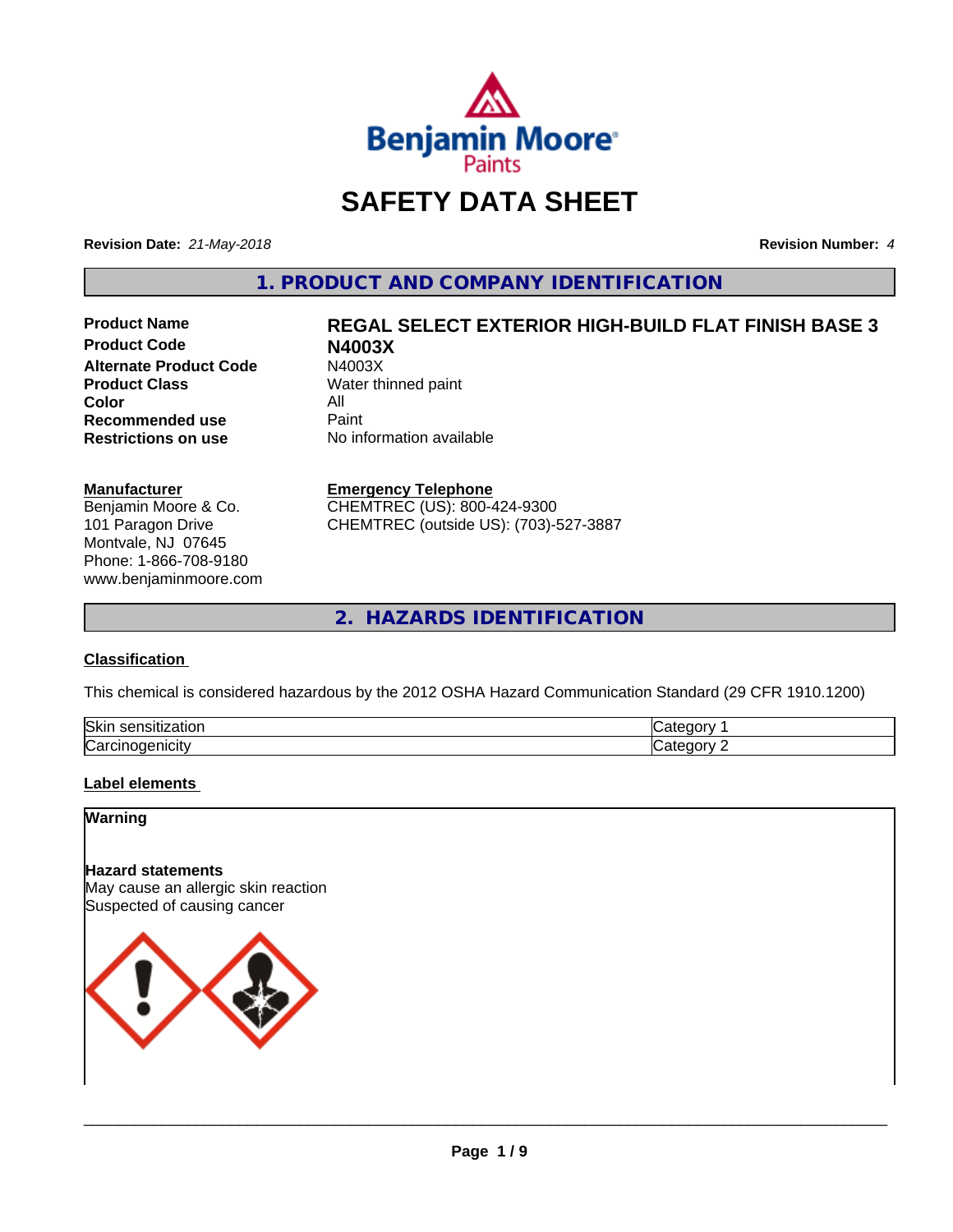**Appearance** liquid **Contract Contract Contract Contract Contract Contract Contract Contract Contract Contract Contract Contract Contract Contract Contract Contract Contract Contract Contract Contract Contract Contract Con** 

#### **Precautionary Statements - Prevention**

Obtain special instructions before use Do not handle until all safety precautions have been read and understood Use personal protective equipment as required Avoid breathing dust/fume/gas/mist/vapors/spray

Contaminated work clothing should not be allowed out of the workplace Wear protective gloves

#### **Precautionary Statements - Response**

IF exposed or concerned: Get medical advice/attention **Skin** IF ON SKIN: Wash with plenty of soap and water If skin irritation or rash occurs: Get medical advice/attention

Wash contaminated clothing before reuse

#### **Precautionary Statements - Storage**

Store locked up

#### **Precautionary Statements - Disposal**

Dispose of contents/container to an approved waste disposal plant

#### **Hazards not otherwise classified (HNOC)**

Not applicable

#### **Other information**

No information available

## **3. COMPOSITION INFORMATION ON COMPONENTS**

| <b>Chemical name</b>                       | CAS No.    | Weight-% |
|--------------------------------------------|------------|----------|
| Titanium dioxide                           | 13463-67-7 |          |
| Diatomaceous earth                         | 61790-53-2 |          |
| Sodium C14-C16 olefin sulfonate            | 68439-57-6 | 0.5      |
| Urea, N-(3,4-dichlorophenyl)-N,N-dimethyl- | 330-54-1   | 0.5      |
| 2-N-octvl-4-Isothiazolin-3-One             | 26530-20-1 | U.5      |

## **4. FIRST AID MEASURES**

| Rinse thoroughly with plenty of water for at least 15 minutes and consult a<br><b>Eye Contact</b><br>physician.<br>Wash off immediately with soap and plenty of water while removing all<br><b>Skin Contact</b> |
|-----------------------------------------------------------------------------------------------------------------------------------------------------------------------------------------------------------------|
|                                                                                                                                                                                                                 |
| contaminated clothes and shoes. If skin irritation persists, call a physician. Wash<br>clothing before reuse. Destroy contaminated articles such as shoes.                                                      |
| Move to fresh air. If symptoms persist, call a physician.<br><b>Inhalation</b>                                                                                                                                  |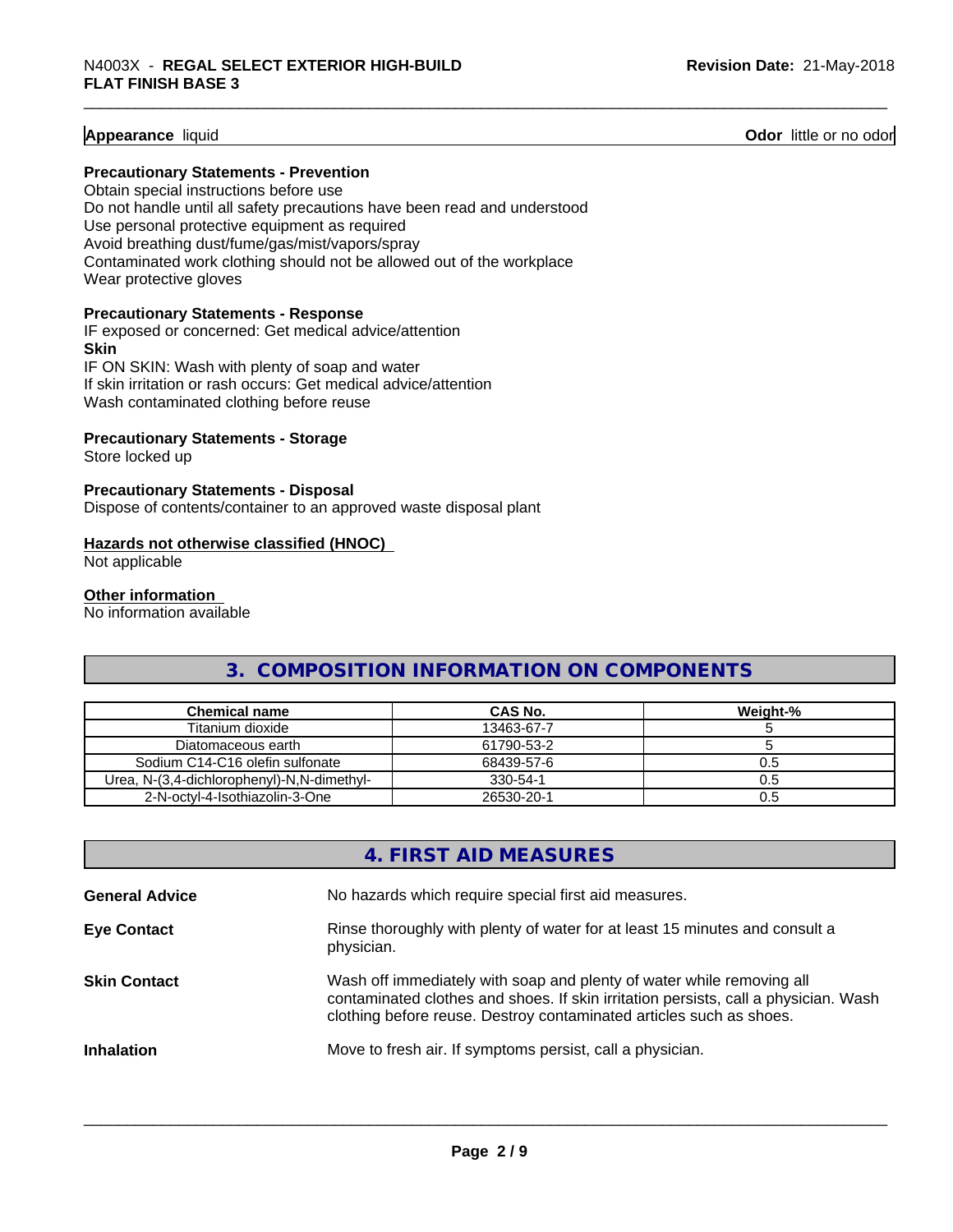#### \_\_\_\_\_\_\_\_\_\_\_\_\_\_\_\_\_\_\_\_\_\_\_\_\_\_\_\_\_\_\_\_\_\_\_\_\_\_\_\_\_\_\_\_\_\_\_\_\_\_\_\_\_\_\_\_\_\_\_\_\_\_\_\_\_\_\_\_\_\_\_\_\_\_\_\_\_\_\_\_\_\_\_\_\_\_\_\_\_\_\_\_\_ N4003X - **REGAL SELECT EXTERIOR HIGH-BUILD FLAT FINISH BASE 3**

| Ingestion                                                               |                                                                 | Clean mouth with water and afterwards drink plenty of water. Consult a physician<br>if necessary.          |                                                                                                                                              |                                |  |
|-------------------------------------------------------------------------|-----------------------------------------------------------------|------------------------------------------------------------------------------------------------------------|----------------------------------------------------------------------------------------------------------------------------------------------|--------------------------------|--|
| <b>Most Important</b>                                                   | <b>Symptoms/Effects</b>                                         | May cause allergic skin reaction.                                                                          |                                                                                                                                              |                                |  |
|                                                                         | <b>Notes To Physician</b>                                       | Treat symptomatically.                                                                                     |                                                                                                                                              |                                |  |
|                                                                         |                                                                 |                                                                                                            | 5. FIRE-FIGHTING MEASURES                                                                                                                    |                                |  |
| <b>Suitable Extinguishing Media</b>                                     |                                                                 | Use extinguishing measures that are appropriate to local<br>circumstances and the surrounding environment. |                                                                                                                                              |                                |  |
| <b>Protective Equipment And Precautions For</b><br><b>Firefighters</b>  |                                                                 |                                                                                                            | As in any fire, wear self-contained breathing apparatus<br>pressure-demand, MSHA/NIOSH (approved or equivalent)<br>and full protective gear. |                                |  |
| <b>Specific Hazards Arising From The Chemical</b>                       |                                                                 | Closed containers may rupture if exposed to fire or<br>extreme heat.                                       |                                                                                                                                              |                                |  |
| <b>Sensitivity To Mechanical Impact</b>                                 |                                                                 | No                                                                                                         |                                                                                                                                              |                                |  |
| <b>Sensitivity To Static Discharge</b>                                  |                                                                 | No                                                                                                         |                                                                                                                                              |                                |  |
| <b>Method</b>                                                           | <b>Flash Point Data</b><br>Flash Point (°F)<br>Flash Point (°C) |                                                                                                            | Not applicable<br>Not applicable<br>Not applicable                                                                                           |                                |  |
|                                                                         | <b>Flammability Limits In Air</b>                               |                                                                                                            |                                                                                                                                              |                                |  |
|                                                                         | Lower flammability limit:<br><b>Upper flammability limit:</b>   |                                                                                                            | Not applicable<br>Not applicable                                                                                                             |                                |  |
| <b>NFPA</b>                                                             | Health: 1                                                       | Flammability: 0                                                                                            | Instability: 0                                                                                                                               | <b>Special: Not Applicable</b> |  |
| <b>NFPA Legend</b><br>0 - Not Hazardous<br>1 - Slightly<br>2 - Moderate |                                                                 |                                                                                                            |                                                                                                                                              |                                |  |

- 3 High
- 4 Severe

*The ratings assigned are only suggested ratings, the contractor/employer has ultimate responsibilities for NFPA ratings where this system is used.*

*Additional information regarding the NFPA rating system is available from the National Fire Protection Agency (NFPA) at www.nfpa.org.*

## **6. ACCIDENTAL RELEASE MEASURES**

**Personal Precautions** Avoid contact with skin, eyes and clothing. Ensure adequate ventilation.

 $\overline{\phantom{a}}$  ,  $\overline{\phantom{a}}$  ,  $\overline{\phantom{a}}$  ,  $\overline{\phantom{a}}$  ,  $\overline{\phantom{a}}$  ,  $\overline{\phantom{a}}$  ,  $\overline{\phantom{a}}$  ,  $\overline{\phantom{a}}$  ,  $\overline{\phantom{a}}$  ,  $\overline{\phantom{a}}$  ,  $\overline{\phantom{a}}$  ,  $\overline{\phantom{a}}$  ,  $\overline{\phantom{a}}$  ,  $\overline{\phantom{a}}$  ,  $\overline{\phantom{a}}$  ,  $\overline{\phantom{a}}$ 

**Other Information** Prevent further leakage or spillage if safe to do so.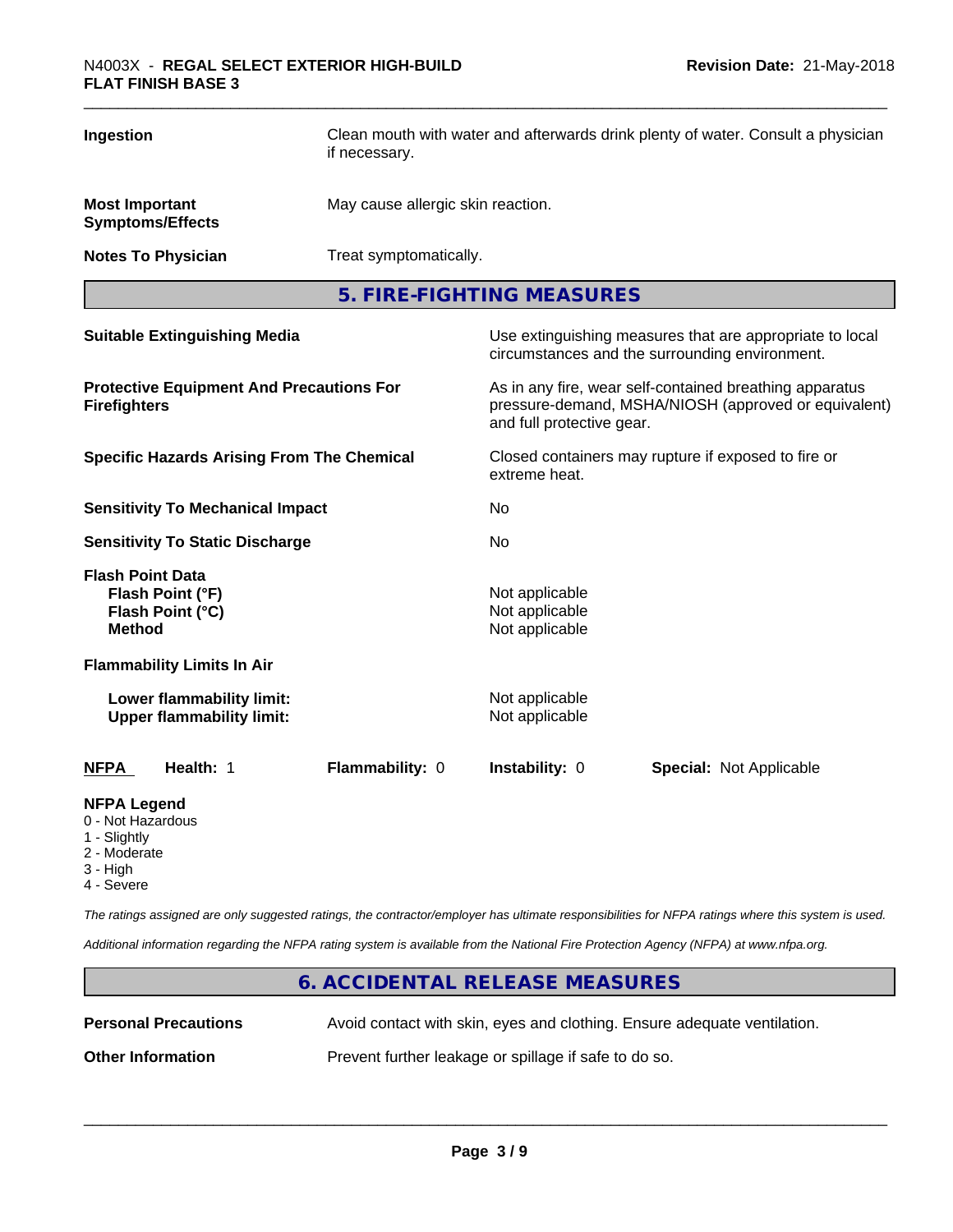| See Section 12 for additional Ecological Information.                                                                                                                            |  |  |
|----------------------------------------------------------------------------------------------------------------------------------------------------------------------------------|--|--|
| Soak up with inert absorbent material. Sweep up and shovel into suitable<br>containers for disposal.                                                                             |  |  |
| 7. HANDLING AND STORAGE                                                                                                                                                          |  |  |
| Avoid contact with skin, eyes and clothing. Avoid breathing vapors, spray mists or<br>sanding dust. In case of insufficient ventilation, wear suitable respiratory<br>equipment. |  |  |
| Keep container tightly closed. Keep out of the reach of children.                                                                                                                |  |  |
| No information available                                                                                                                                                         |  |  |
|                                                                                                                                                                                  |  |  |

## **8. EXPOSURE CONTROLS/PERSONAL PROTECTION**

#### **Exposure Limits**

| <b>Chemical name</b>                       | <b>ACGIH TLV</b>  | <b>OSHA PEL</b>   |
|--------------------------------------------|-------------------|-------------------|
| Titanium dioxide                           | 10 mg/m $3$ - TWA | 15 mg/m $3$ - TWA |
| Diatomaceous earth                         | N/E               |                   |
|                                            |                   | 20 mppcf - TWA    |
| Urea, N-(3,4-dichlorophenyl)-N,N-dimethyl- | 10 mg/m $3$ - TWA | N/E               |

#### **Legend**

ACGIH - American Conference of Governmental Industrial Hygienists Exposure Limits OSHA - Occupational Safety & Health Administration Exposure Limits N/E - Not Established

| <b>Engineering Measures</b>          | Ensure adequate ventilation, especially in confined areas.                                                                          |  |  |
|--------------------------------------|-------------------------------------------------------------------------------------------------------------------------------------|--|--|
| <b>Personal Protective Equipment</b> |                                                                                                                                     |  |  |
| <b>Eye/Face Protection</b>           | Safety glasses with side-shields.                                                                                                   |  |  |
| <b>Skin Protection</b>               | Protective gloves and impervious clothing.                                                                                          |  |  |
| <b>Respiratory Protection</b>        | In case of insufficient ventilation wear suitable respiratory equipment.                                                            |  |  |
| <b>Hygiene Measures</b>              | Avoid contact with skin, eyes and clothing. Remove and wash contaminated<br>clothing before re-use. Wash thoroughly after handling. |  |  |

## **9. PHYSICAL AND CHEMICAL PROPERTIES**

**Appearance** liquid **Odor Odor**<br> **Odor Threshold**<br> **Odor Threshold**<br> **Odor Threshold**<br> **Odor Density (lbs/gal)** 10.5 - 10.9<br> **Specific Gravity** 1.25 - 1.30 **Specific Gravity**<br>pH

**No information available No information available Viscosity (cps)** No information available **Solubility(ies)**<br> **No** information available<br> **Water solubility**<br> **Water solubility No information available Evaporation Rate Evaporation Rate No information available**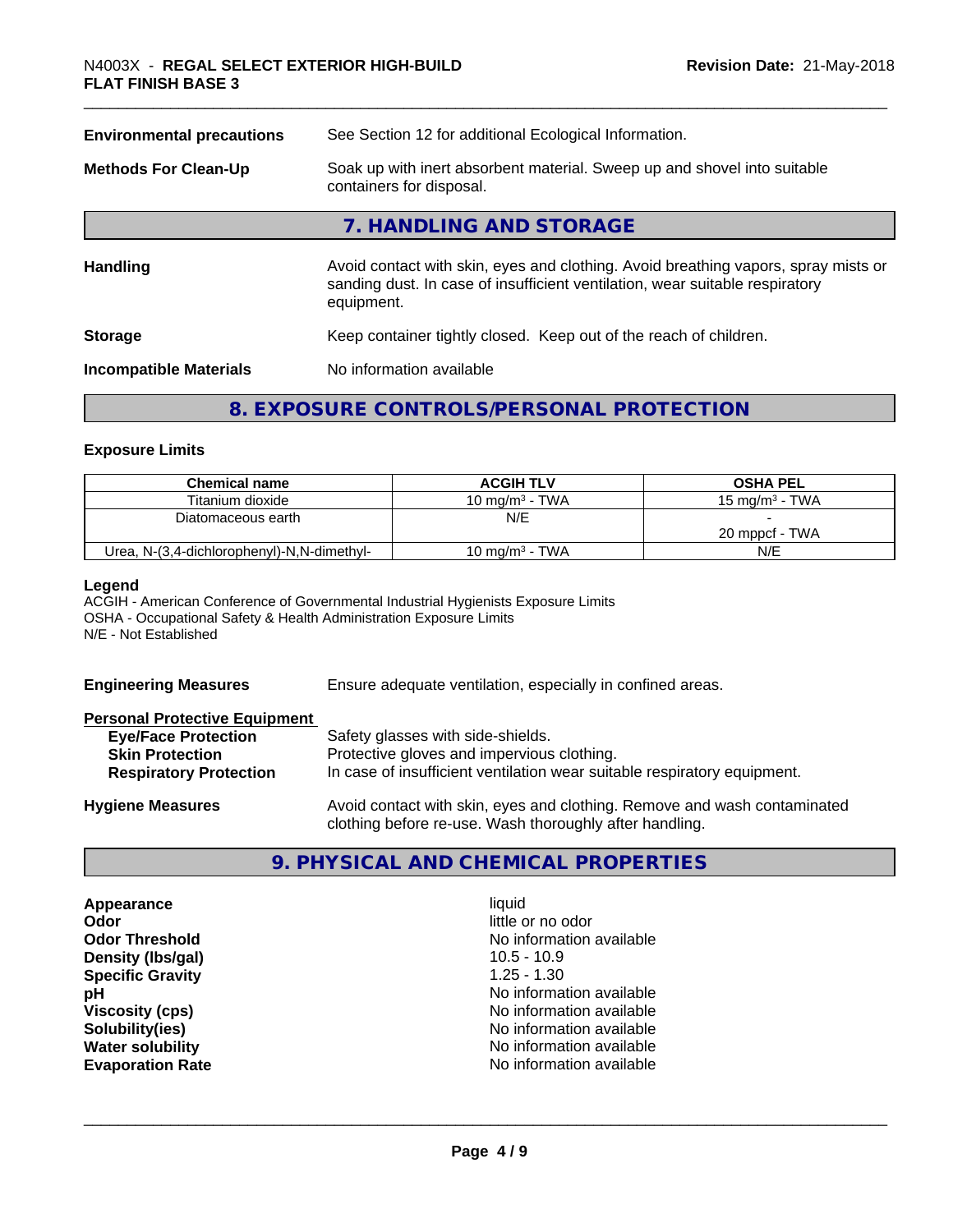## \_\_\_\_\_\_\_\_\_\_\_\_\_\_\_\_\_\_\_\_\_\_\_\_\_\_\_\_\_\_\_\_\_\_\_\_\_\_\_\_\_\_\_\_\_\_\_\_\_\_\_\_\_\_\_\_\_\_\_\_\_\_\_\_\_\_\_\_\_\_\_\_\_\_\_\_\_\_\_\_\_\_\_\_\_\_\_\_\_\_\_\_\_ N4003X - **REGAL SELECT EXTERIOR HIGH-BUILD FLAT FINISH BASE 3**

**Vapor pressure @20 °C (kPa)**<br> **Vapor density**<br> **Vapor density**<br> **Vapor density Wt. % Solids** 50 - 60<br> **Vol. % Solids** 50 - 60<br> **Vol. % Solids** 50 - 45 **Vol. % Solids** 35 - 45<br> **Wt. % Volatiles** 35 - 45 **Wt. % Volatiles Vol. % Volatiles** 55 - 65 **VOC Regulatory Limit (g/L)** < 50 **Boiling Point (°F)** 212 **Boiling Point (°C)** 100 **Freezing Point (°F)** 32 **Freezing Point (°C)** 0 **Flash Point (°F)** Not applicable **Flash Point (°C)**<br> **Method** Not applicable<br> **Method** Not applicable **Flammability** (solid, gas) **Upper flammability limit:**<br> **Lower flammability limit:** Not applicable Not applicable **Lower flammability limit:**<br> **Autoignition Temperature (°F)** Not applicable havailable **Autoignition Temperature (°F) Autoignition Temperature (°C)**<br> **Decomposition Temperature (°F)** No information available **Decomposition Temperature (°F) Decomposition Temperature (°C)** No information available **Partition coefficient Contract Contract Contract Contract Contract Contract Contract Contract Contract Contract Contract Contract Contract Contract Contract Contract Contract Contract Contract Contract Contract Contract** 

**No information available**<br>50 - 60 **Not applicable**<br>Not applicable

## **10. STABILITY AND REACTIVITY**

| <b>Reactivity</b>                         | Not Applicable                           |
|-------------------------------------------|------------------------------------------|
| <b>Chemical Stability</b>                 | Stable under normal conditions.          |
| <b>Conditions to avoid</b>                | Prevent from freezing.                   |
| <b>Incompatible Materials</b>             | No materials to be especially mentioned. |
| <b>Hazardous Decomposition Products</b>   | None under normal use.                   |
| <b>Possibility of hazardous reactions</b> | None under normal conditions of use.     |

## **11. TOXICOLOGICAL INFORMATION**

**Product Information**

**Information on likely routes of exposure**

**Principal Routes of Exposure** Eye contact, skin contact and inhalation.

**Acute Toxicity** 

**Product Information** No information available

## **Symptoms related to the physical,chemical and toxicological characteristics**

**Symptoms** No information available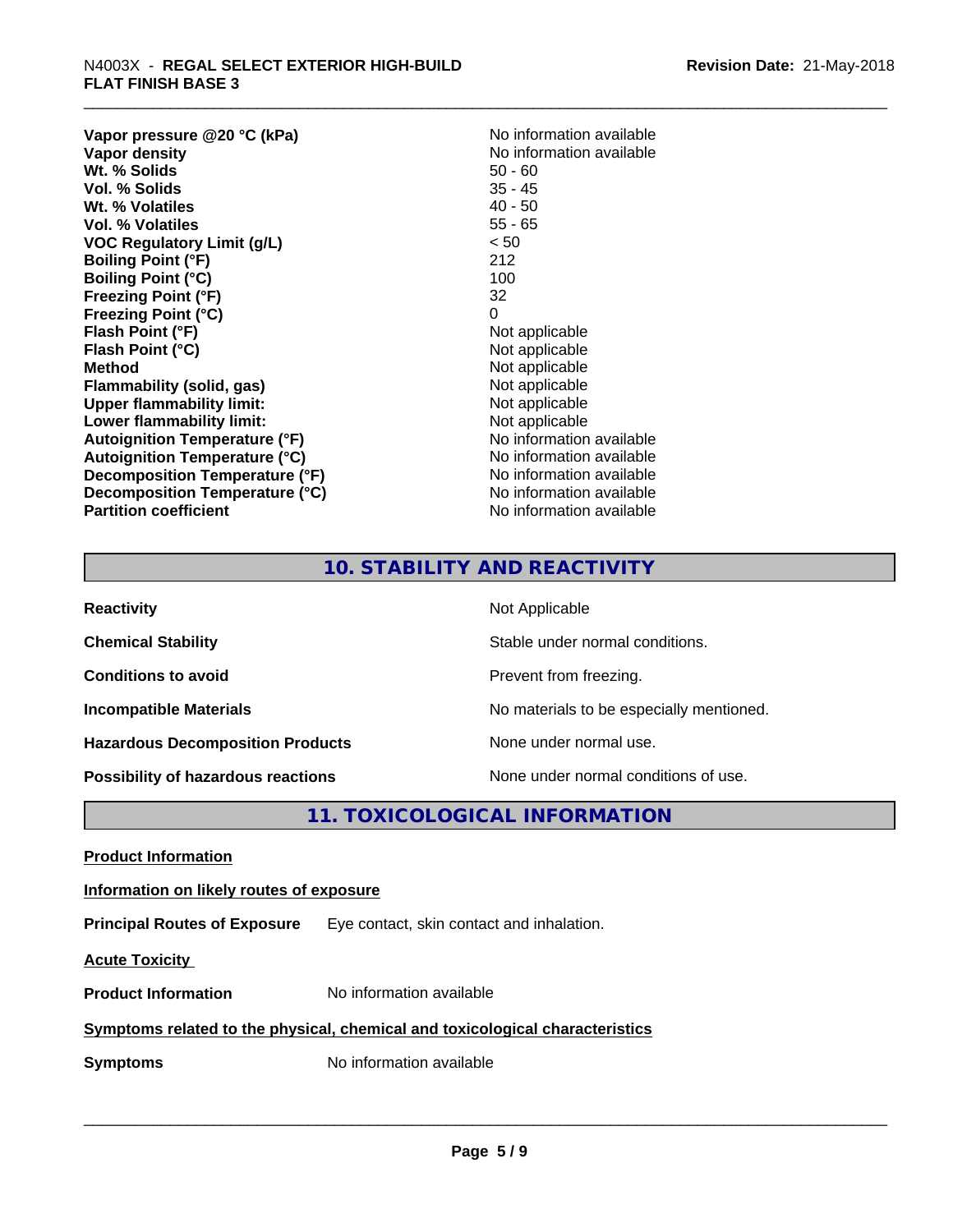#### **Delayed and immediate effects as well as chronic effects from short and long-term exposure**

| Eye contact                     | May cause slight irritation.                                                      |
|---------------------------------|-----------------------------------------------------------------------------------|
| <b>Skin contact</b>             | Substance may cause slight skin irritation. Prolonged or repeated contact may dry |
|                                 | skin and cause irritation.                                                        |
| <b>Inhalation</b>               | May cause irritation of respiratory tract.                                        |
| Ingestion                       | Ingestion may cause gastrointestinal irritation, nausea, vomiting and diarrhea.   |
| <b>Sensitization</b>            | May cause an allergic skin reaction                                               |
| <b>Neurological Effects</b>     | No information available.                                                         |
| <b>Mutagenic Effects</b>        | No information available.                                                         |
| <b>Reproductive Effects</b>     | No information available.                                                         |
| <b>Developmental Effects</b>    | No information available.                                                         |
| Target organ effects            | No information available.                                                         |
| <b>STOT - single exposure</b>   | No information available.                                                         |
| <b>STOT - repeated exposure</b> | No information available.                                                         |
| Other adverse effects           | No information available.                                                         |
| <b>Aspiration Hazard</b>        | No information available                                                          |

#### **Numerical measures of toxicity**

**The following values are calculated based on chapter 3.1 of the GHS document**

| ATEmix (oral)                        | 355342     |
|--------------------------------------|------------|
| <b>ATEmix (dermal)</b>               | 680574     |
| <b>ATEmix (inhalation-dust/mist)</b> | 478.2 ma/L |

#### **Component Information**

Titanium dioxide LD50 Oral: > 10000 mg/kg (Rat) Urea, N-(3,4-dichlorophenyl)-N,N-dimethyl- LD50 Oral: 1017 mg/kg (Rat) LD50 Dermal: > 5000 mg/kg (Rat) 2-N-octyl-4-Isothiazolin-3-One LD50 Oral: 550 mg/kg (Rat) LD50 Dermal: 690 mg/kg (Rabbit)

#### **Carcinogenicity**

*The information below indicateswhether each agency has listed any ingredient as a carcinogen:.*

| <b>Chemical name</b> | <b>IARC</b>               | <b>NTP</b> | OSHA   |
|----------------------|---------------------------|------------|--------|
|                      | .<br>2B<br>Possible Human |            | Listed |
| Titanium dioxide     | Carcinoɑen                |            |        |

• Although IARC has classified titanium dioxide as possibly carcinogenic to humans (2B), their summary concludes: "No significant exposure to titanium dioxide is thought to occur during the use of products in which titanium dioxide is bound to other materials, such as paint."

#### **Legend**

IARC - International Agency for Research on Cancer NTP - National Toxicity Program OSHA - Occupational Safety & Health Administration

## **12. ECOLOGICAL INFORMATION**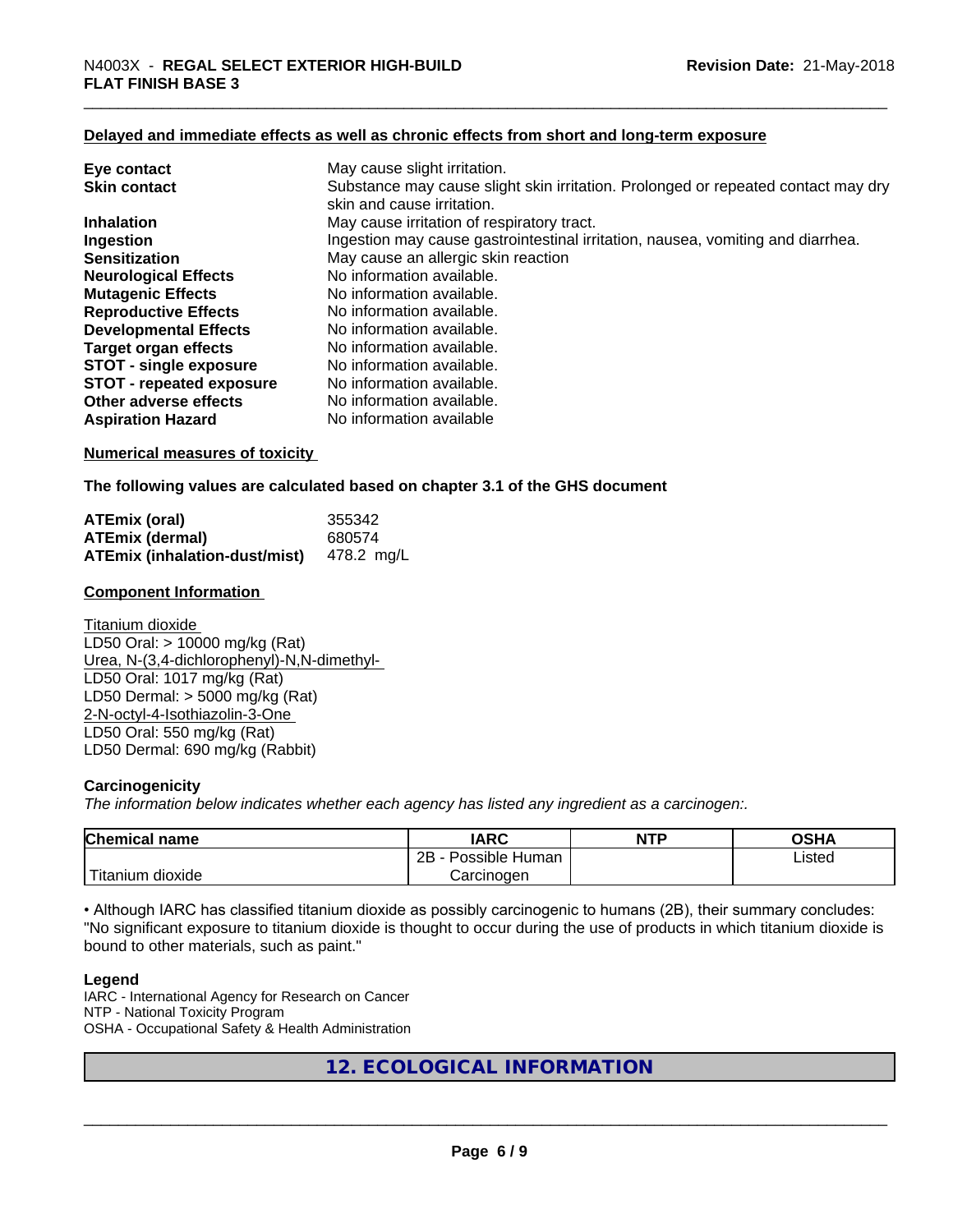#### **Ecotoxicity Effects**

The environmental impact of this product has not been fully investigated.

#### **Product Information**

#### **Acute Toxicity to Fish**

No information available

#### **Acute Toxicity to Aquatic Invertebrates**

No information available

#### **Acute Toxicity to Aquatic Plants**

No information available

#### **Persistence / Degradability**

No information available.

#### **Bioaccumulation**

There is no data for this product.

#### **Mobility in Environmental Media**

No information available.

#### **Ozone**

No information available

#### **Component Information**

#### **Acute Toxicity to Fish**

Titanium dioxide  $LC50:$  > 1000 mg/L (Fathead Minnow - 96 hr.) Urea, N-(3,4-dichlorophenyl)-N,N-dimethyl- LC50: 3.5 mg/L (Rainbow Trout - 96 hr.)

#### **Acute Toxicity to Aquatic Invertebrates**

No information available

#### **Acute Toxicity to Aquatic Plants**

No information available

## **13. DISPOSAL CONSIDERATIONS**

| Dispose of in accordance with federal, state, and local regulations. Local<br><b>Waste Disposal Method</b> |                                                                               |
|------------------------------------------------------------------------------------------------------------|-------------------------------------------------------------------------------|
|                                                                                                            | requirements may vary, consult your sanitation department or state-designated |
|                                                                                                            | environmental protection agency for more disposal options.                    |

### **14. TRANSPORT INFORMATION**

**DOT** Not regulated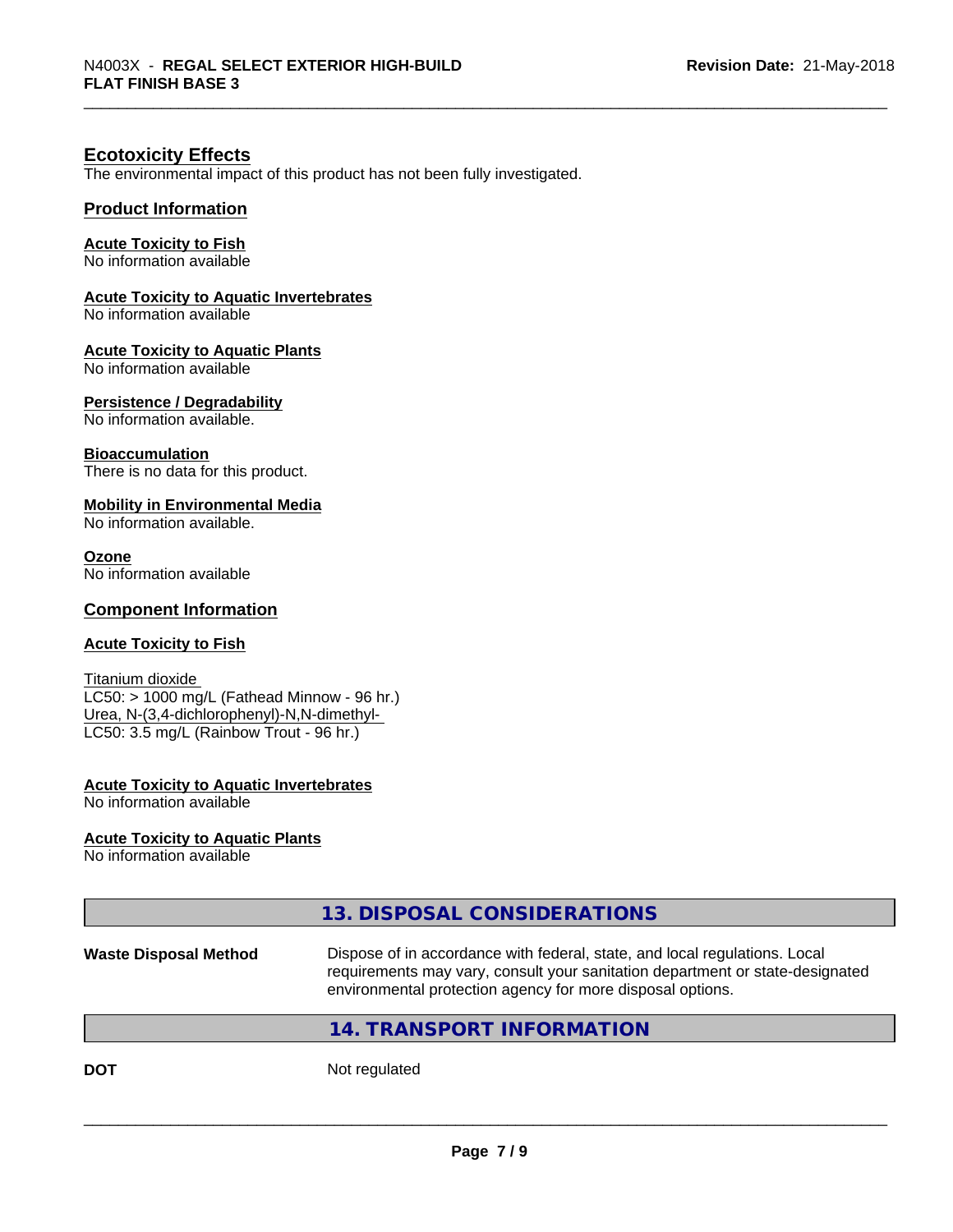| <b>ICAO / IATA</b>                               | Not regulated                                                                            |  |  |
|--------------------------------------------------|------------------------------------------------------------------------------------------|--|--|
| <b>IMDG / IMO</b>                                | Not regulated                                                                            |  |  |
|                                                  | 15. REGULATORY INFORMATION                                                               |  |  |
| <b>International Inventories</b>                 |                                                                                          |  |  |
| <b>TSCA: United States</b><br><b>DSL: Canada</b> | Yes - All components are listed or exempt.<br>Yes - All components are listed or exempt. |  |  |

#### **Federal Regulations**

| SARA 311/312 hazardous categorization |     |  |
|---------------------------------------|-----|--|
| Acute health hazard                   | Yes |  |
| Chronic Health Hazard                 | Yes |  |
| Fire hazard                           | No  |  |
| Sudden release of pressure hazard     | No  |  |
| Reactive Hazard                       | No  |  |

#### **SARA 313**

Section 313 of Title III of the Superfund Amendments and Reauthorization Act of 1986 (SARA). This product contains a chemical or chemicals which are subject to the reporting requirements of the Act and Title 40 of the Code of Federal Regulations, Part 372:

*None*

#### **Clean Air Act,Section 112 Hazardous Air Pollutants (HAPs) (see 40 CFR 61)**

This product contains the following HAPs:

*None*

#### **US State Regulations**

#### **California Proposition 65**

**A WARNING:** Cancer and Reproductive Harm– www.P65warnings.ca.gov

#### **State Right-to-Know**

| <b>Chemical name</b>                     | <b>Massachusetts</b> | <b>New Jersey</b> | Pennsylvania |
|------------------------------------------|----------------------|-------------------|--------------|
| Titanium dioxide                         |                      |                   |              |
| Diatomaceous earth                       |                      |                   |              |
| Urea.                                    |                      |                   |              |
| $N-(3,4$ -dichlorophenyl)-N, N-dimethyl- |                      |                   |              |

#### **Legend**